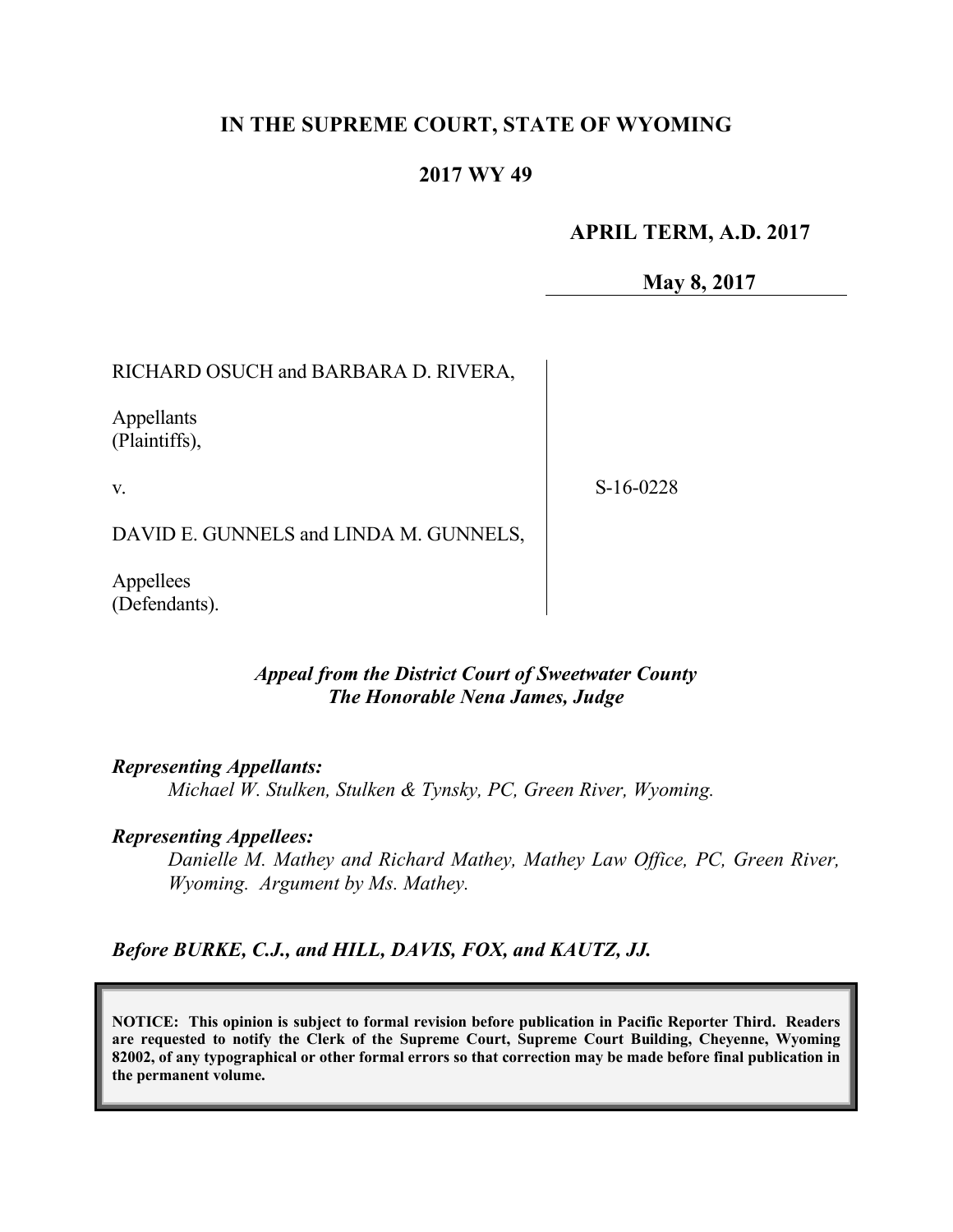## **BURKE, Chief Justice.**

[¶1] This case involves a dispute between property owners in Sweetwater County regarding a mistaken property boundary. Appellants, Richard Osuch and Barbara Rivera, challenge the district court's ruling that title to a portion of property formerly owned by their predecessors in interest had vested in Appellees, David and Linda Gunnels, by adverse possession. We affirm.

#### *ISSUES*

[¶2] Appellants present the following issue:

Whether the district court erred in concluding that the Gunnels acquired title to the subject property by adverse possession.

Appellees present an additional issue:

Whether Appellees should be awarded attorney's fees and costs under W.R.A.P 10.05.

## *FACTS*

[¶3] In 1974, Appellants' parents, Stanley and Wladzia Osuch, acquired an 80-acre tract of land in Sweetwater County. They eventually put the land into a trust, and the property passed to Appellants after Mrs. Osuch's death in 2010. In 2011, Appellants recorded a quitclaim deed conveying the property to them as tenants in common.

[¶4] In 1984, Appellees purchased a forty-acre tract adjacent to the property owned by Appellants' predecessors in interest. At the time of the purchase, Appellees moved into an existing home on the property. Appellees subsequently made extensive improvements. In the spring of 1985, they constructed a fence around the property. Appellees determined the location of the fence based on stakes that were represented by their realtor to mark the property boundary. Unbeknown to Appellees, the fenced area, which included the existing home, encompassed approximately eight acres of the Osuch's property, which is the subject of this appeal.

[¶5] Beginning in 1985, Appellees made improvements to the house. They added several bedrooms, a front porch, a sun room, a basement, a brick fireplace, and hardwood floors. In 1993, Appellees added a barn to the property. They also planted approximately 200 trees and shrubs and let their animals range over the entire property. Appellees lived continuously in the home on the property from 1985 to 2005 while they raised their two children. In 2005, they began spending part of their time in Hawaii, but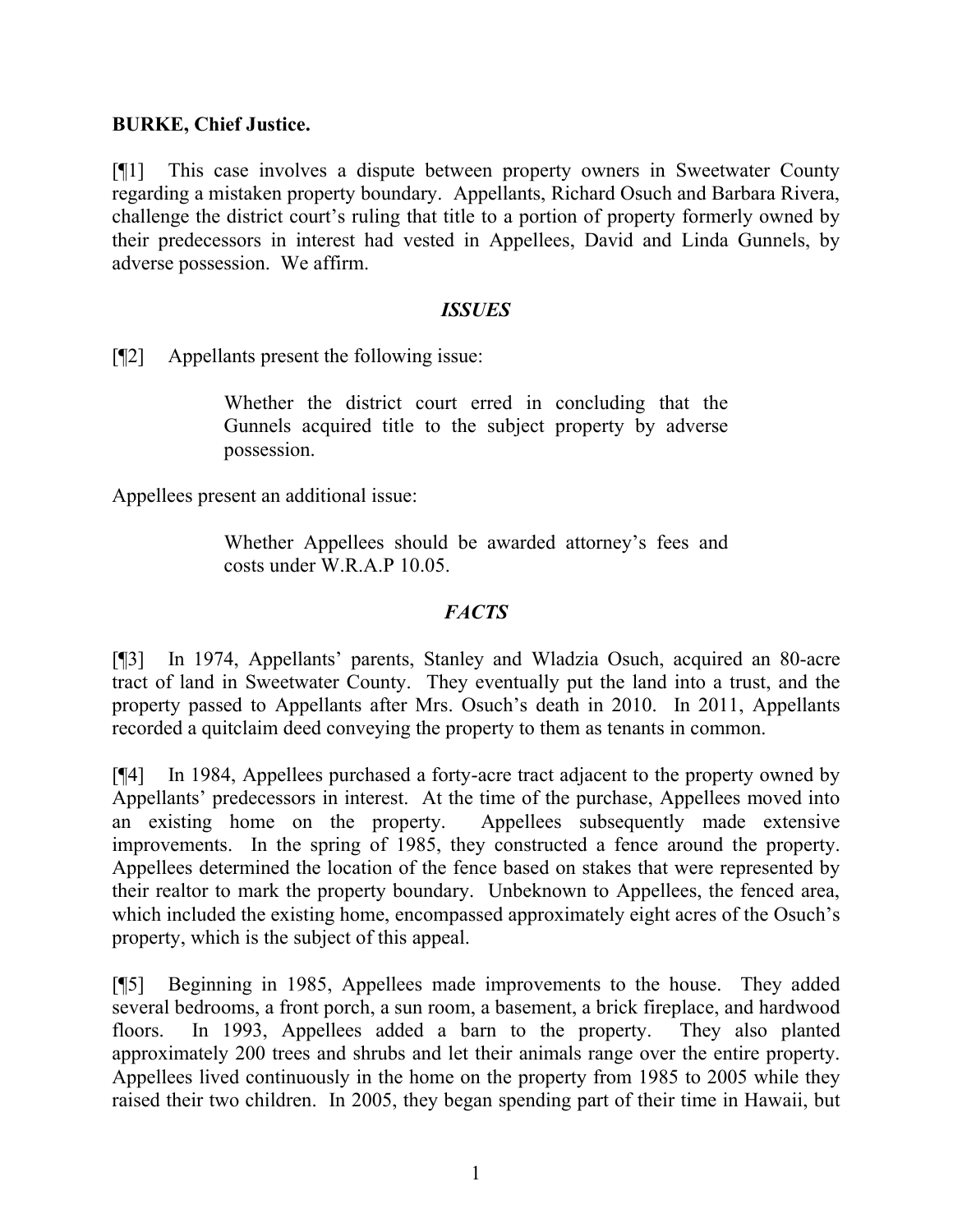maintained their residence on the property for nine months out of the year.

[¶6] Soon after Appellants acquired the property, they attempted to sell it but were unable to close a deal because of the existence of Appellees' home within the recorded boundary of the property. In February 2012, Appellants notified Appellees of the mistaken boundary and indicated their willingness to sell the property to Appellees. The parties initially reached an agreement for the sale of Appellants' entire parcel to Appellees for \$20,000, but they were unable to close the sale. They subsequently discussed the possibility of a sale of only the disputed portion of the property but were ultimately unable to reach an agreement.

[¶7] After negotiations to purchase the disputed property failed, Appellants filed an action to quiet title to the property. Appellees responded with counterclaims for promissory estoppel and adverse possession, among others. Appellees asserted that Appellants had entered into an agreement to sell them their entire parcel. Alternatively, Appellees claimed they had acquired title to the disputed property by adverse possession. Appellees also claimed a right to an implied easement across Appellants' property for access to their property.

[¶8] After a bench trial, the district court found that Appellees had established all of the elements of adverse possession. The court also found that Appellees had an implied easement to access their property. Because the court found that Appellees had acquired the property by adverse possession, the court denied their promissory estoppel claim. Appellants timely filed this appeal.

## *STANDARD OF REVIEW*

[¶9] The following standards guide our review of a district court's decision following a bench trial:

> The factual findings of a judge are not entitled to the limited review afforded a jury verdict. While the findings are presumptively correct, the appellate court may examine all of the properly admissible evidence in the record. Due regard is given to the opportunity of the trial judge to assess the credibility of the witnesses, and our review does not entail reweighing disputed evidence. Findings of fact will not be set aside unless they are clearly erroneous. A finding is clearly erroneous when, although there is evidence to support it, the reviewing court on the entire evidence is left with the definite and firm conviction that a mistake has been committed. In considering a trial court's factual findings, we assume that the evidence of the prevailing party below is true and give that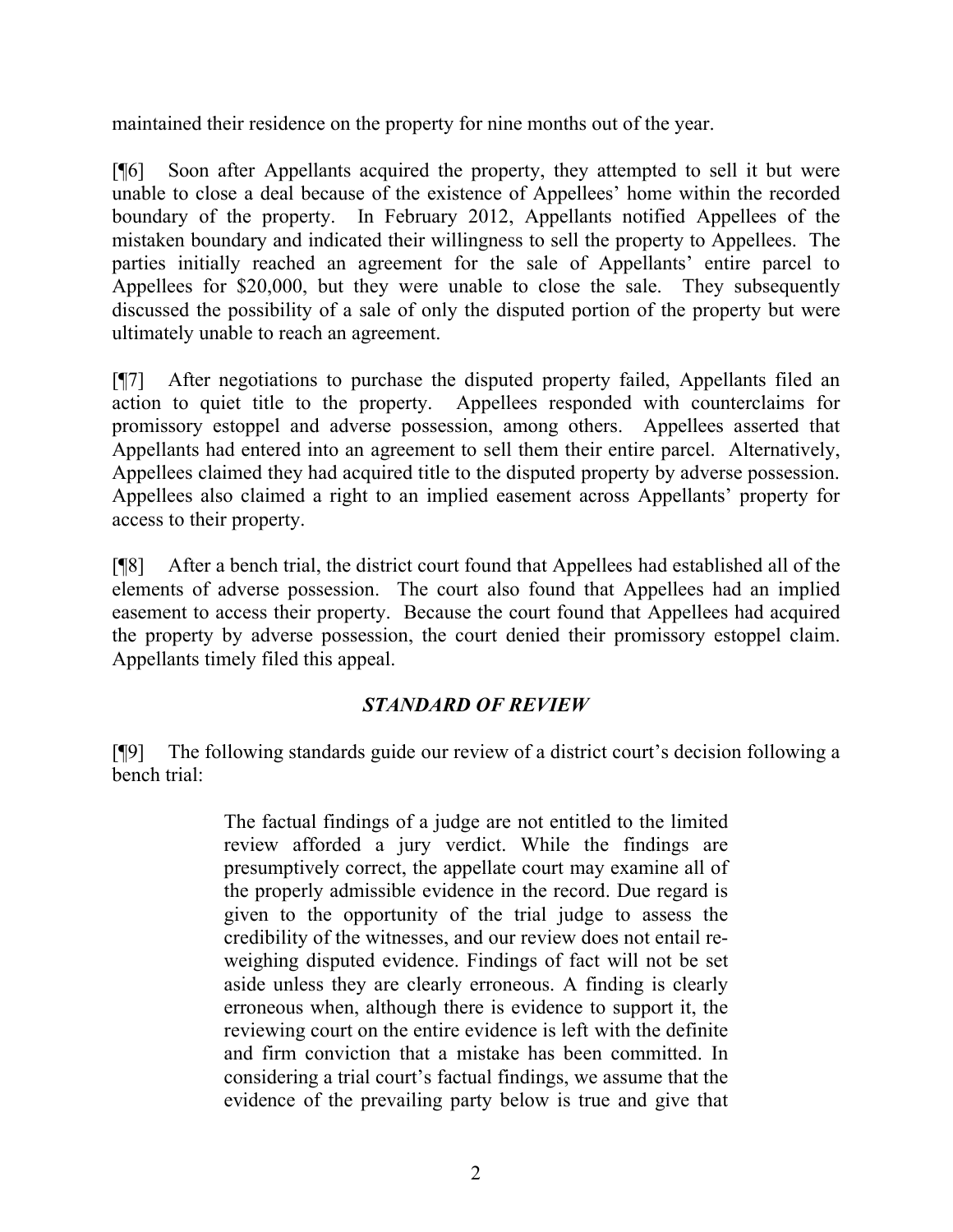party every reasonable inference that can fairly and reasonably be drawn from it. We do not substitute ourselves for the trial court as a finder of facts; instead, we defer to those findings unless they are unsupported by the record or erroneous as a matter of law. The district court's conclusions of law are reviewed *de novo.*

*Graybill v. Lampman*, 2014 WY 100, ¶ 25, 332 P.3d 511, 519 (Wyo. 2014) (quoting *Helm v. Clark*, 2010 WY 168, ¶ 6, 244 P.3d 1052, 1056 (Wyo. 2010) (citations omitted)).

### *DISCUSSION*

[¶10] In their only issue, Appellants claim the district court erred in finding that Appellees acquired title to the property in dispute by adverse possession. To establish adverse possession, Appellees must demonstrate actual, open, notorious, exclusive, and continuous possession of the disputed parcel which is hostile and under claim of right or color of title. *Graybill*, ¶ 27, 332 P.3d at 519.

> A hostile possession or use is one that amounts to an assertion of ownership adverse to that of the record owner. It must be so incompatible with or so in defiance of the rights of the true owner that an ordinarily prudent owner would be on clear notice that his ownership is in jeopardy, that the claimant intends to possess the property as his own, and that the owner should take some action to protect his title.

*Galiher v. Johnson*, 2017 WY 31, ¶ 20, 391 P.3d 1101, 1106 (Wyo. 2017) (emphasis omitted). Possession must be for the statutory period of ten years. *Murdock v. Zier*, 2006 WY 80, ¶ 10, 137 P.3d 147, 150 (Wyo. 2006); Wyo. Stat. Ann. § 1-3-103 (LexisNexis 2013). The test for adverse possession imposes shifting burdens upon the parties:

> When there is no clear showing to the contrary, a person who has occupied the land for the statutory period, in a manner plainly indicating that he has acted as the owner thereof, is entitled to a presumption of adverse possession; and the burden shifts to the opposing party to explain such possession. However, if a claimant's use of the property is shown to be permissive, then he cannot acquire title by adverse possession.

*Helm*, ¶ 8, 244 P.3d at 1057 (quoting *Cook v. Eddy*, 2008 WY 111, ¶ 7, 193 P.3d 705, 708 (Wyo. 2008)).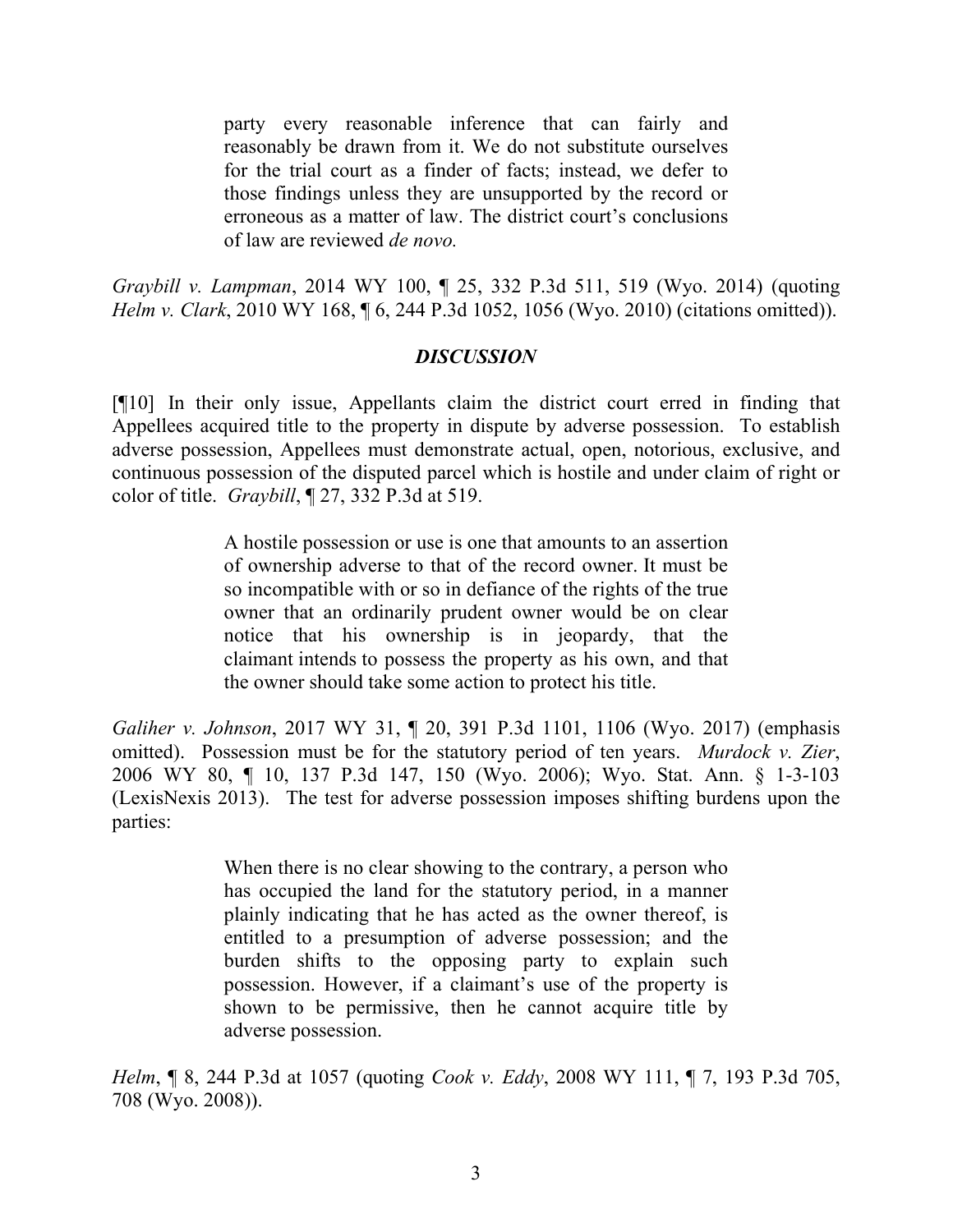[¶11] In this case, the evidence reveals that, when Appellees purchased their property in 1984, stakes had been set which they understood to mark the boundary of their property. In early 1985, Appellees used those stakes to construct a boundary fence which encompasses the eight acres at issue in this case. At the time of Appellees' acquisition of the parcel, they moved into an existing home and used an existing well, both of which are located within the eight-acre parcel. Appellees subsequently made many improvements to the home and the property. They built an addition to the house as well as an attached garage, and landscaped the area around the home. Over the next thirty years, they lived in the home and raised two children there. They also let their animals graze on the property.

[¶12] The undisputed evidence leaves no question that, beginning in 1985 and continuing for thirty years, Appellees used the disputed parcel openly, notoriously, exclusively, and in a manner plainly indicating that they were acting as the owners of the property. This use was not permissive and was done under a claim of right. Appellees satisfied all of the elements of adverse possession for the requisite statutory period. "Once all the elements of adverse possession are met, the possessor is vested with a fully new and distinct title." *Murdock*, ¶ 17, 137 P.3d at 152. Once vested, title "can only be divested by conveyance, descent or operation of law." *Id.*, ¶ 19, 137 P.3d at 152 (quoting *Sanders v. Lidle*, 674 P.2d 1291, 1293 (Wyo. 1984)).

[¶13] According to Appellants, the parties' conduct beginning in 2012, when Appellants learned that Appellees' dwelling was located within the recorded boundary of their property, demonstrates that Appellees did not intend to assert a right of possession during the period from 1985 to 1995. Appellants point to Appellees' attempt to purchase the disputed property after Appellants claimed they were the rightful owners. Appellants assert that "if [Appellees] had claimed the right to the disputed property, they would not have engaged in these activities to attempt to remedy the situation." Appellants contend that this action was inconsistent with ownership and indicates that Appellees' possession was not "hostile." We do not agree.

[¶14] Appellants present no authority supporting their claim that an offer to purchase property previously acquired by adverse possession has any bearing on the intent of the adverse possessor during the statutory period. Our precedent, however, contains authority to the contrary. In *Meyer v. Ellis*, 411 P.2d 338 (Wyo. 1966), the plaintiff asserted a claim of adverse possession against his neighbors, the defendants, due to a mistaken boundary. The plaintiff acquired the disputed property in 1960 from his grandfather, who at that time had satisfied the elements of adverse possession for a period of forty years. *Id.*, 411 P.2d at 339, 342. The defendants' predecessors in interest deeded their property to the defendants two months after the plaintiff acquired title from his grandfather. *Id.*, 411 P.2d at 339. Thereafter, the parties entered into a lease for a portion of the defendants' property and, at some point, the plaintiff offered to exchange parcels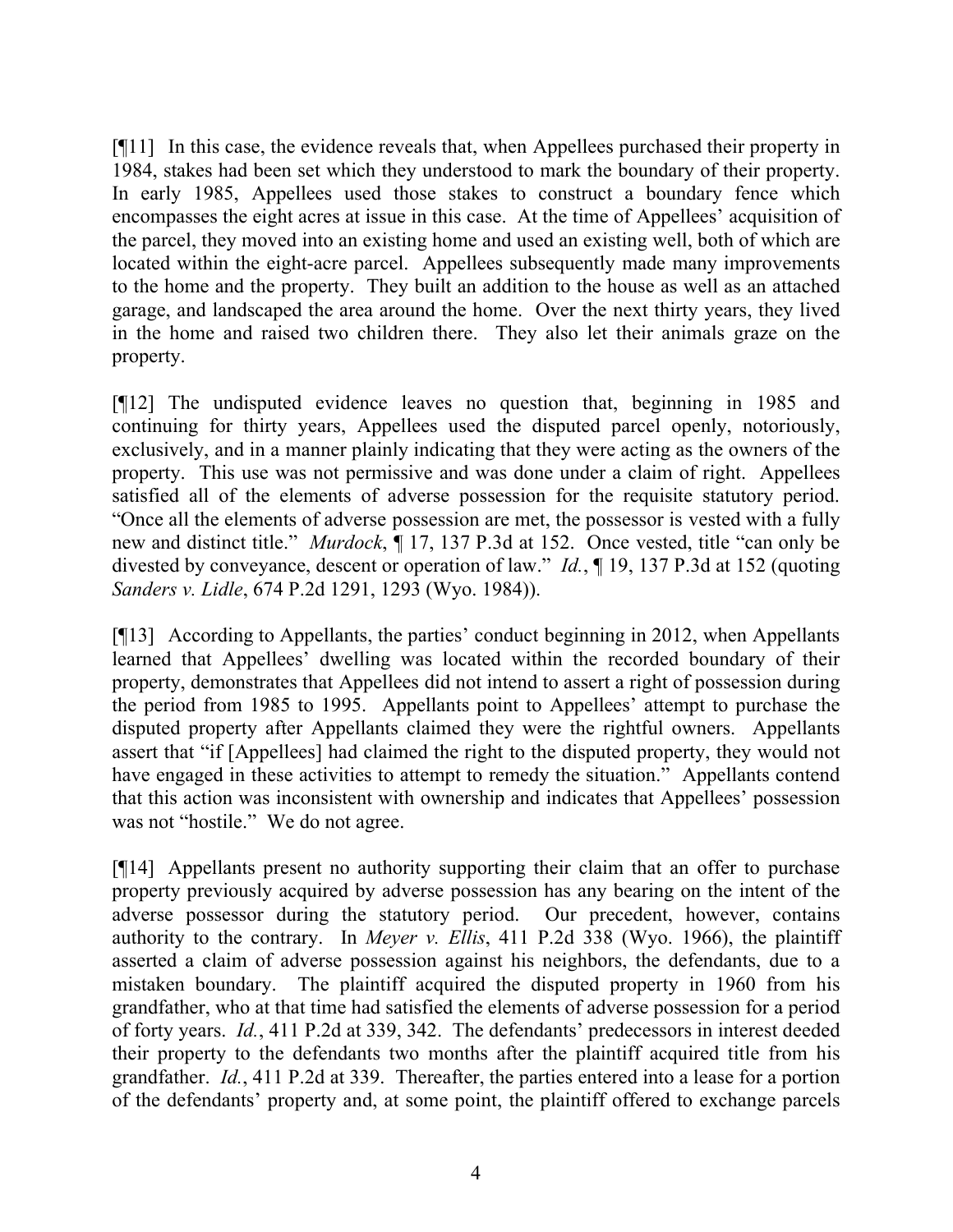with the defendants in an effort to resolve the dispute. The defendants claimed that plaintiff was estopped from asserting ownership of the disputed property based upon "a lease of the defendants' lands – purportedly including the disputed tract – by plaintiff on June 13, 1960," as well as the plaintiff's offer to exchange lands with the defendants. *Id.*, 411 P.2d at 341. This Court disagreed, concluding that plaintiff's "efforts to buy his peace," and his acknowledgment of the previous owner's title, did not serve to divest title acquired by adverse possession:

> Whatever plaintiff did on his own behalf could not affect the grandfather's title. The same is true of plaintiff's efforts to buy his peace through an exchange of lands with the defendant. While those matters have relevancy if occurring during the running of the statutory period as bearing upon the nature of the possession, it is the law that an acknowledgment of the title of a prior owner does not serve to divest a title previously acquired by adverse possession.

*Id.*, 411 P.2d at 341-42. As in *Meyer*, we conclude that Appellees' negotiations to purchase the disputed property in 2012 do not indicate a lack of intent to possess the property during the running of the statutory period.

[¶15] Appellants also contend that the conveyance of the property to them by their predecessors in interest divested Appellees of any claim they had to the property by adverse possession. Appellants rely on the rule that title obtained by adverse possession may be divested by "conveyance, descent or operation of law." *Murdock*, ¶ 19, 137 P.3d at 152. This statement of the law, however, has no relevance to the owner who has lost title by adverse possession. Appellants never acquired title to the disputed tract from their predecessors in interest because their predecessors no longer had title. *Meyer*, 411 P.2d at 345 ("[T]he portion of the judgment enjoining the defendants from interfering with the possession of the plaintiff was not erroneous and must be affirmed for the reason that defendants acquired no title to the disputed tract from their predecessor in interest."); *see also Crowden v. Grantland*, 510 So. 2d 238, 240 (Ala. 1987) ("Crowden could not have obtained title to the disputed property described in his deed because his grantors had no title that they could convey.") (citing *Graham v. Hawkins*, 281 Ala. 288, 202 So. 2d 74 (1967)). For the foregoing reasons, we find no error in the district court's determination that Appellees acquired title to the property in dispute by adverse possession.

[¶16] Appellees request that we impose sanctions in the form of attorney's fees against Appellants under W.R.A.P. 10.05(b) because there was no reasonable cause for this appeal. The rule provides, in relevant part, that "If the court certifies, whether in the opinion or upon motion, there was no reasonable cause for the appeal, a reasonable amount for attorneys' fees and damages to the appellee shall be fixed by the appellate